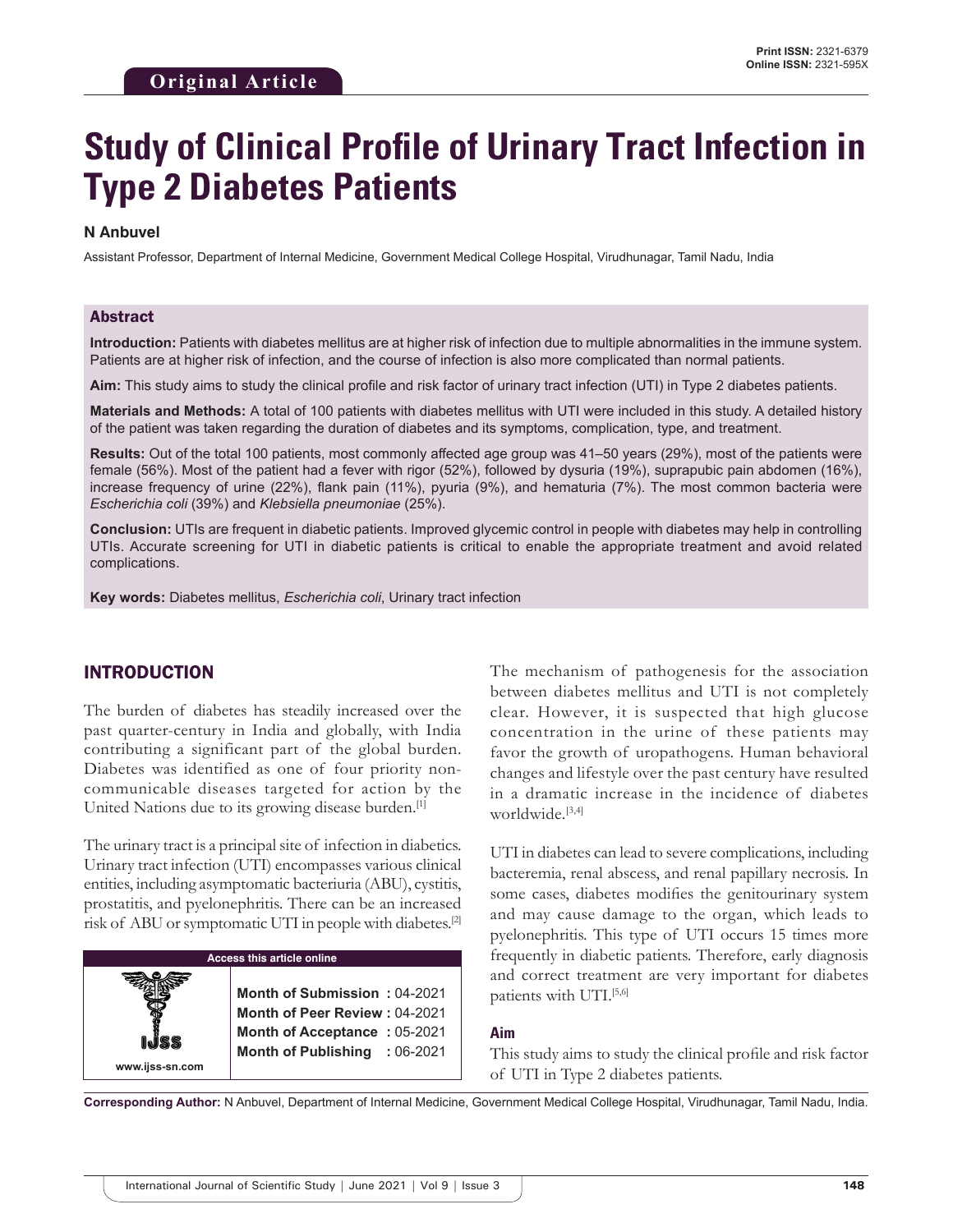# MATERIALS AND METHODS

This cross-sectional study was conducted in the Department of Internal Medicine, Government Medical College Hospital, Virudhunagar, from January 2019 to December 2019 in type 2 diabetes patients presenting with complaints of UTI. Adetailed history of the patient was taken regarding the duration of diabetes and its symptoms, complication, type, and treatment. Regarding UTI, history was taken with respect to dysuria, burning, suprapubic pain, urgency, increased frequency, and hematuria ever with chill rigor and vomiting suggestive of acute pyelonephritis. All patients were examined for signs of UTI such as fever, pulse, BP, suprapubic tenderness costovertebral angle tenderness, and abdomen examination. Under all aspartic conditions, midstream urine was collected, and the sample was sent to the laboratory for routine examination and culture.

# RESULTS

Most of the patients in the study were female (56%) as compared to male (44%) [Figure 1]. The most common age group was 41–50 years [Figure 2]. About 56% of patients have diabetes for more than 5 years–<10 years [Figure 3]. Most of the patients were under oral management for diabetes [Figure 4]. Most of the patient had a fever with rigor (52%), followed by dysuria (19%), suprapubic pain abdomen (16%), increase frequency of urine (22%), flank pain (11%), pyuria (9%), and hematuria (7%). Most of the patients were having more than 1 sign and symptom [Figure 5]. Regarding the relation between diabetes and urinary tract complications, infection neuropathy was present in 48% of patients [Figure 6]. *Escherichia coli* (39%) was the most common organism isolated in urine culture, followed by *Klebsiella* (25%), *Pseudomonas* (8%), and other organisms, 18% of patients had no growth [Figure 7].

#### **DISCUSSION**

Studies have shown that diabetic patients are prone to have various kinds of infections more than non-diabetics. This high incidence rate of infections is attributed to altered immune functions such as polymorphonuclear leukocyte function and adhesion phagocytosis and chemotaxis. Particularly, acidosis can further depress polymorphonuclear leukocyte function. In diabetic patients, there is an impaired antioxidant system involved in bactericidal activity.[7] Hence, for appropriate recovery from infections, blood glucose levels should be closely monitored and controlled in diabetic patients.[8]

In the present study, the prevalence of UTI was slightly higher in females (56%) than males (44%). Females are



**Figure 1***:* **Gender distribution**







**Figure 3: Duration of diabetes**

vulnerable to UTIs due to their anatomy and reproductive physiology. The short urethra, urethra closer to the perirectal area where pathogen colonies easily, absence of bacteriostatic prostatic secretions, and sexual intercourse may force bacteria into the female bladder.[9] Chaudhary *et al*. found 62.5% prevalence of UTI among females and 37.5% among males.[10] Ijaz *et al*. showed more similar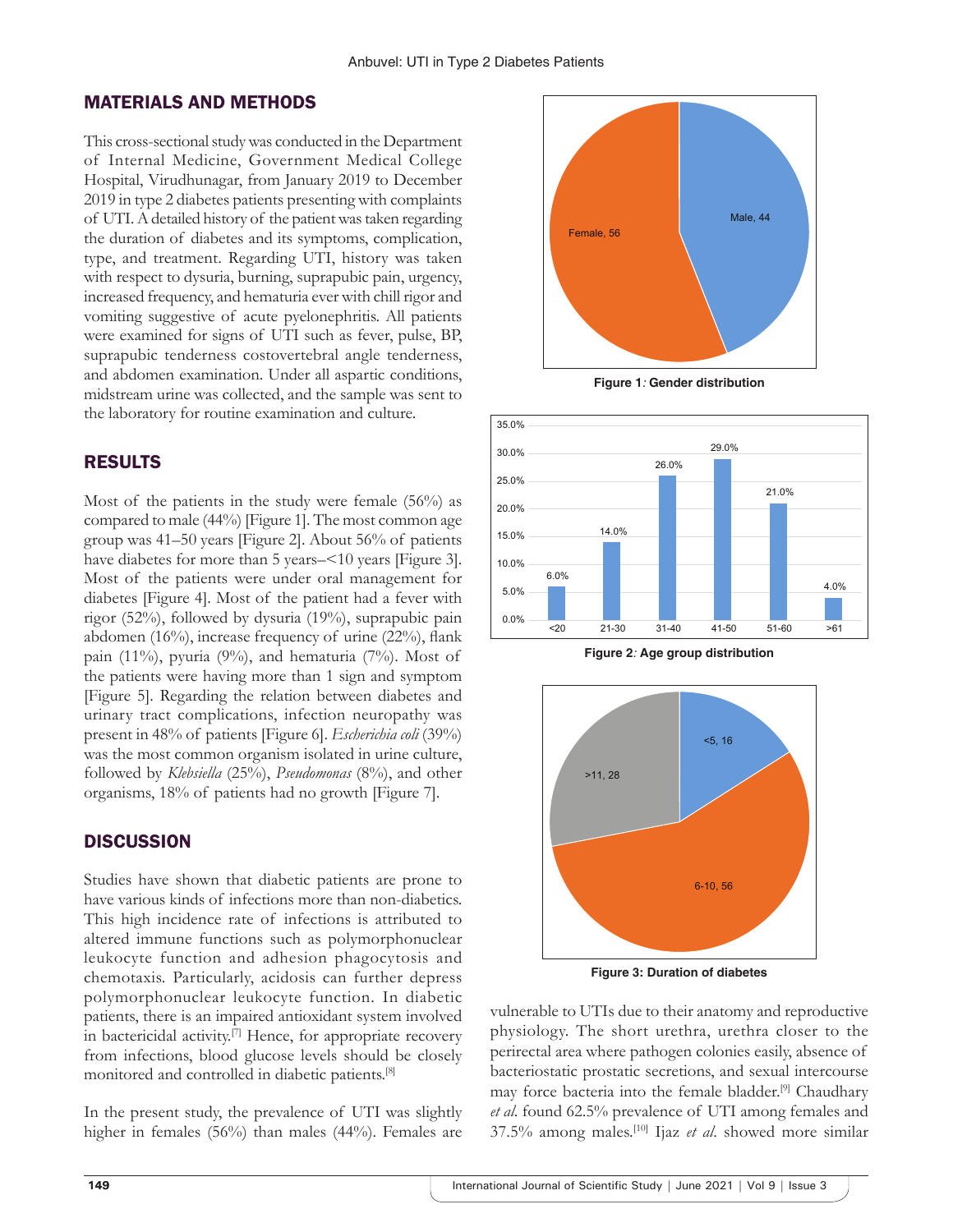#### Anbuvel: UTI in Type 2 Diabetes Patients







**Figure 5: Presentation distribution**

results to this study. They found 51.37% prevalence of UTI among females, while 48.63% in males.[11] Most frequently, patients were in the affected age group from 31 to 50 years  $(55%)$ . This was similar to a study by Simkhada.<sup>[12]</sup>

A study done by Eshwarappa *et al*. demonstrated that fever and dysuria were the most common clinical presentation.<sup>[13]</sup>

Like in almost all the studies from international or national locations,[14,15] the most common bacterial isolate was *E. coli* (59.12%). It was similar to a case–control study done in New Delhi<sup>[16]</sup> showed *E. coli* as the most common bacteria in UTI (64.3%). In a study from Nepal,<sup>[12]</sup> it was 52.38%. While in Romanian study,<sup>[17]</sup> it was 70.4%.

Gram-positive pathogens were susceptible to cefoperazonesulbactam, although Gram-negative pathogens were also sensitive to it. Amikacin was the most sensitive antibiotic for both Gram-positive and Gram-negative pathogens followed by nitrofurantoin. Piperacillin-tazobactam and meropenem were found to be sensitive only to Gramnegative microorganisms. Itraconazole was found to be a sensitive antifungal.



**Figure 6***:* **Complications distribution**



**Figure 7***:* **Type of organism distribution**

# **CONCLUSION**

Prevalence was found to be higher in women with type 2 diabetes than in men. Patients with type 2 diabetes mellitus and treated with the oral hypoglycemic agent are affected more frequently. The present study showed fever with rigor as the most common feature in patients. *E. coli* were the commonly isolated microorganism.

# **REFERENCES**

- 1. Tandon N, Anjana RM, Mohan V, Kaur T, Afshin A, Ong K, *et al*. The increasing burden of diabetes and variations among the states of India: The global burden of disease study 1990-2016. Lancet Glob Health 2018;6:e1352-62.
- 2. Muller LM, Gorter KJ, Hak E, Goudzwaard WL, Schellevis FG, Hoepelman AI, *et al*. Increased risk of common infections in patients with Type 1 and Type 2 diabetes mellitus. Clin Infect Dis 2005;41:281-8.
- 3. Joshi N, Caputo GM, Weitekamp MR, Karchmer AW. Infections in patients with diabetes mellitus. N Engl J Med 1999;341:1906-12.
- 4. Zimmet P, Alberti KG, Shaw J. Global and societal implications of the diabetes epidemic. Nature 2001;414:782-7.
- 5. Chita T, Licker M, Sima A, Vlad A, Timar B, Sabo P, *et al*. Prevalence of urinary tract infections in diabetic patients. Rom J Diabetes Nutr Metab Dis 2013;20:99-105.
- 6. Saravanan M, Sudha R. Survey on urinary tract infection associated with diabetes mellitus. J Acad Ind Res 2014;6:258-62.
- 7. Delamaire M, Maugendre D, Moreno M, Le Goff MC, Allannic H, Genetet B. Impaired leucocyte functions in diabetic patients. Diabet Med